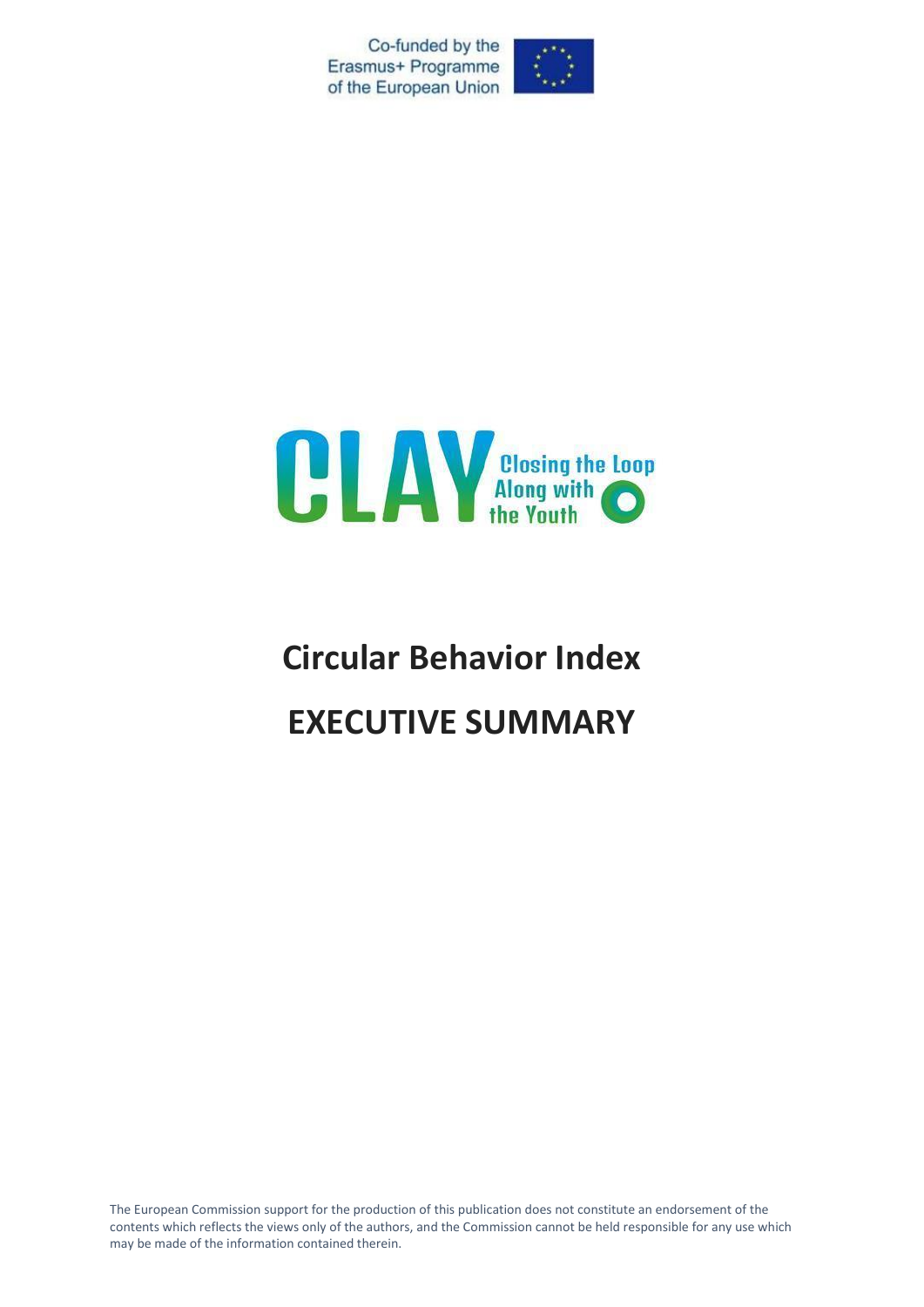



### **Introduction**

The philosophy of circular economy can be explained by a paradigm shift where not only the producers but also the consumers apply a totally circular mindset. Today's young people will be the major force for implementing changes towards a circular, sustainable future. The Erasmus+ project ["Closing the Loop Along with the Youth" \(CLAY\)](https://www.clay-project.eu/) develops and provides a set of tools that can help young people fully understand the necessity of a circular economy.

The primary objective of the project is to raise the awareness of future generations for the concept of circular economy that eliminates waste by design, keeps products and materials in use at their highest value for as long as possible, and aims at regenerating the ecosystem.

In order to find and develop tools that raise young people's awareness for circular economy, it is important to understand their *current perceptions* and *behaviors* towards circular economy, and a specific tool is needed to measure these perceptions and behaviors. Therefore, the development of a Circular Behavior Index is part of project CLAY.

This executive summary gives an overview of the development of the Circular Behavior Index in project CLAY.

#### **Circular Behavior Index**

The Circular Behavior Index developed in project CLAY is a benchmarking tool to assess young people's perceptions and behaviors regarding circular economy. It is also a statistical tool to measure the change of perceptions and behaviors regarding circular economy over time.

The Circular Behavior Index is based on a specifically developed questionnaire (43 items/questions with 5 answer options). By applying a statistically developed formula, an index score (range 0 to 100) can be calculated for single respondents and enables comparisons between respondents and with the same respondents over time.

## **Methodology**

In a first step, a preliminary set of items for the index was developed, based on the research done and the outputs developed in the Circular Economy Methodological Framework. The lead partner of this output, SBTC from Turkey, developed the preliminary index items (a question pool of 54 questions), which were then reviewed by all project partners.

The preliminary set of items was then evaluated by five external experts in each project partner country. The experts were asked to evaluate the items regarding their necessity (from "the item is not necessary", "the item is necessary but major revision required", "the item is necessary but minor revision required", "the item is necessary") and give their opinions/suggestions on each of the items. The expert feedback was used to calculate the Content Validity Ratio of the items. Items outside acceptable value ranges were deleted, and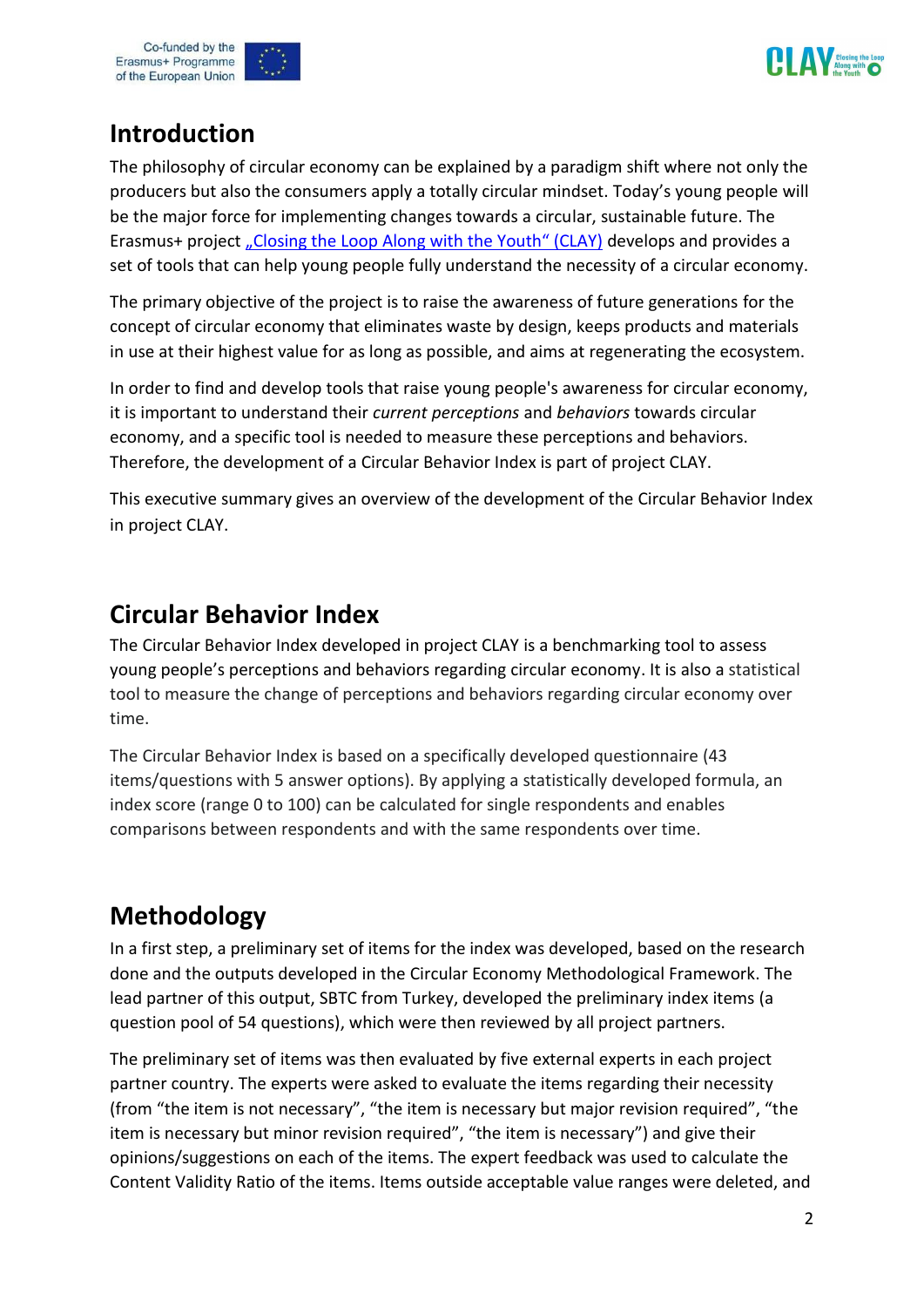





items within acceptable value ranges were reviewed and updated according to the experts' opinions/suggestions. The items in the questionnaire were divided into a "perception" and a "behavior" part.

The updated items were then translated into all partner languages, and a pilot test was conducted by all partners in their respective countries. The index items were tested for their understandability by the young people (answer options from "completely understand" to "not understand at all") and each partner collected at least 40 responses. The results of the pilot test were again used to update the index items.

With the pilot tested index items, the validity and reliability of the index was measured. The updated 54-item questionnaire was again tested with the target group, this time with answer options from "completely agree" to "totally disagree". Each partner collected 180 or more responses from the target group, yielding a total of 780 usable responses.

The construct validity of the index was tested with Exploratory Factor Analysis (EFA) and Confirmatory Factor Analysis (CFA). For this purpose, the data set was randomly divided into two parts, and while exploratory factor analysis (EFA) was applied to one half, confirmatory factor analysis (CFA) was applied to the other. Statistical analysis was also carried out to determine the normality of the distribution, as well as skewness and kurtosis coefficients.

Kaiser Meyer Olkin (KMO) value and Bartlett Sphericity Test (BST) were used to examine the data, to determine whether the data was suitable for factor analysis. For both parts, the "perception" and the "behavior" set of items, KMO and BST significantly confirmed the suitability of the data for factoring.

#### **Results**

With the results of the reliability and validity test, the final set of items for the Circular Behavior Index was created. The final version of the CBI consists of 43 items, which measure two main and eight sub-dimensions of circular economy perception and behaviors of young people. The following table gives an overview of the final version of the index items.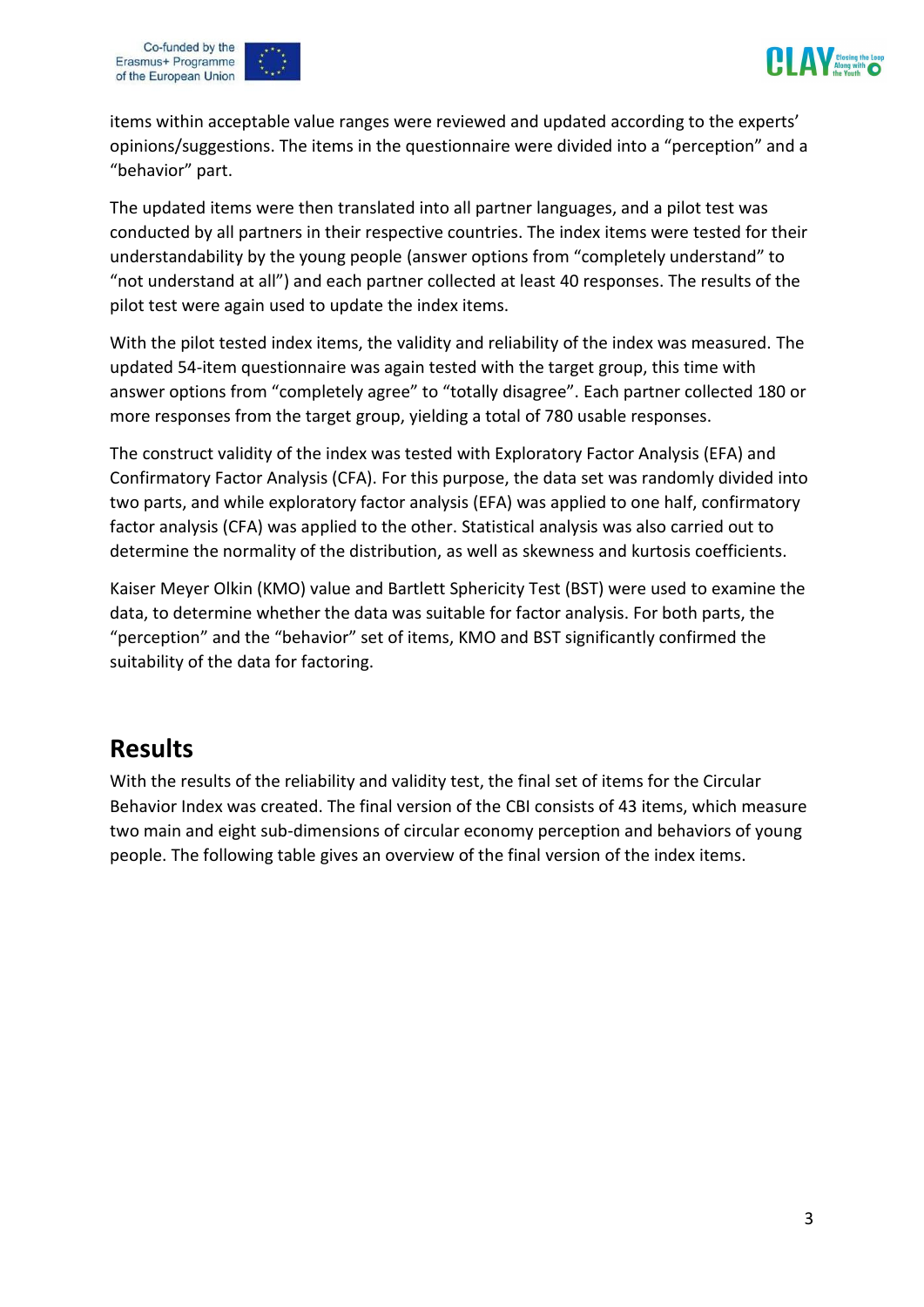



| <b>CLAY perception index items</b>                                                                                       |
|--------------------------------------------------------------------------------------------------------------------------|
| IT1. I have an interest in circular economy.                                                                             |
| IT2. I know what circular economy is about.                                                                              |
| IT3. I am interested in circular economy practices at a global level.                                                    |
| IT4. I am interested in circular economy practices at my country level.                                                  |
| IT5. I know the meaning of the circular economy labels (ecolabel).                                                       |
| IT6. The products and services design is an important feature of a circular economy.                                     |
| IT7. Digital technology plays an important role in the circular economy.                                                 |
| IT8. Business models need to be re-thought for the circular economy.                                                     |
| IT9. Waste needs to be used as a resource in a circular economy.                                                         |
| IT10. A circular economy needs to be based on regenerative resources.                                                    |
| IT11. Collaboration and cooperation are the main features of a circular economy.                                         |
| IT12. I know the appropriate recycling process will reduce the waste of natural resources.                               |
| IT13. Within a circular economy, "zero waste" is the target and the added value.                                         |
| IT14. I know the importance of separating waste at the household level for the circular economy.                         |
| IT15. I am aware that reuse is among the good practices (applications) of the circular economy.                          |
| IT16. I am aware that my country is working for the development of a circular economy.                                   |
| IT17. I am aware that electronic waste (e-waste) can be recovered to generate new materials.                             |
| IT18. I am aware that plastics and packaging can be recovered and reused (to generate new materials).                    |
| IT19. I am aware that in the agricultural and food sector waste can be reduced and circularity increased.                |
| IT20. I am aware that in the fashion and clothing sector waste can be reduced and circularity increased.                 |
| IT21. I am aware of the extent to which the Internet is contributing to the development and management of the            |
| circular economy.                                                                                                        |
| IT22. I am aware of the benefits deriving from the efficient use of natural resources for a circular economy.            |
| <b>CLAY behavior index items</b>                                                                                         |
| IT23. When purchasing computer equipment (PCs, laptops, etc.), I decide based on its durability.                         |
| IT24. When purchasing clothes, I decide based on its durability.                                                         |
| IT25. When purchasing computer equipment (PCs, laptops, etc.), I decide based on its reparability.                       |
| IT26. When purchasing a computer smartphone, I decide based on its reparability.                                         |
| IT27. I follow a lifestyle that is as sustainable as possible (e.g. I don't waste water, I don't waste food, I don't use |
| too much heating).                                                                                                       |
| IT28. I contribute to the reduction of global environmental problems like climate change, global warming, etc.           |
| IT29. I am interested in and follow on social media, the issues about waste management and recycling to apply            |
| them in my daily life.                                                                                                   |
| IT30. I buy second-hand products.                                                                                        |
| IT31. I am keen on repairing and recycling.                                                                              |
| IT32. I check out and recycle all material that can be recycled.                                                         |
| IT33. I use public transportation rather than a private car.                                                             |
| IT34. I bike for short driving (0-10 km) distances.                                                                      |
| IT35. I bike for long driving (10-20 km) distances.                                                                      |
| IT36. I collect used batteries and light bulbs for recycling.                                                            |
| IT37. I bring used jeans and clothes to clothing collection boxes.                                                       |
| IT38. I bring used jeans and clothes for swapping.                                                                       |
| IT39. I find out about possible methods to reduce my energy usage.                                                       |
| IT40. I find out about possible methods to reduce my material usage.                                                     |
| IT41. I rent and borrow computer equipment (PCs, laptops, etc.) instead of buying them                                   |
| IT42. I rent and borrow mobile phone accessories instead of buying them                                                  |
| IT43. I rent and borrow clothes instead of buying them.                                                                  |
|                                                                                                                          |